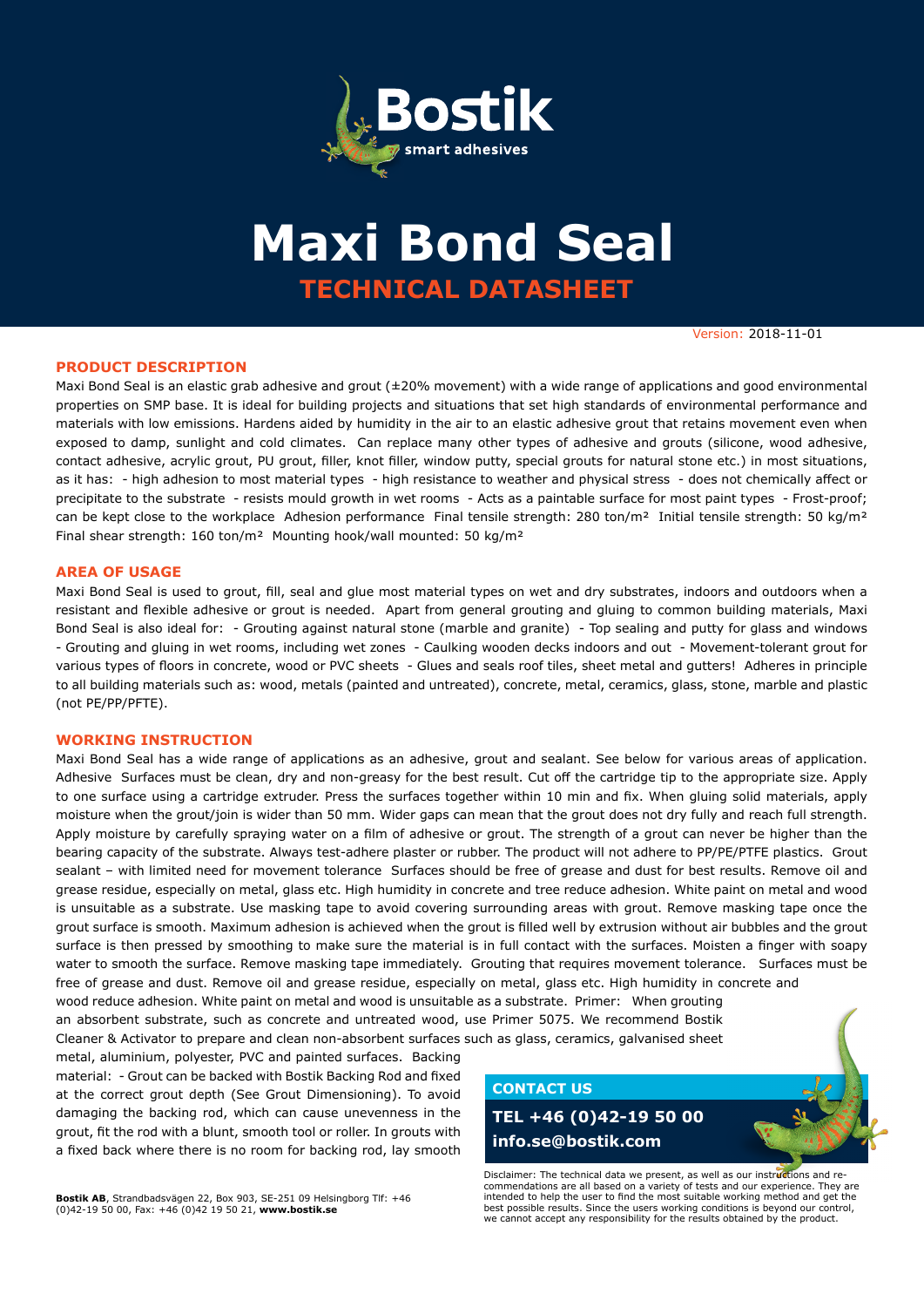foam profiles or polyethylene tape to prevent the grout seal and adhering to the grout back. Unsuitable backing material includes those containing oil, tar or bitumen, hemp or mineral wool. The grout edges can be masked with tape if required, which must be removed as soon as grouting is complete. Grout Dimensioning: - It is extremely important that the grout width at the construction site be correctly dimensioned with regard to both expected movement of the grout and maximum permitted movement of the sealant ( $\pm$  20% pressure and tensile strength for Bostik Maxi Bond Seal). As a general rule for grout dimensioning on movable grouts using this grout seal, the grout width/depth ratio should be 2:1 (grout depth = half the grout width). The grout width should not exceed 30 mm or be less than 5 mm (grouts on concrete elements always have to be wider). Read Bostik's guide on "Grout shape and execution" for correct grout shape. Grouting vertical or horizontal surfaces requires different techniques. Applying grout sealant: - Maximum adhesion is achieved when the grout is filled well by extrusion without air bubbles and the grout surface is then pressed by smoothing to make sure the material is in full contact with the surfaces. Post-application: - Smooth the surface of the grout using a Bostik grout stick dipped in soapy water. Ensure that the water does not get between the grout edge and the paste. You can best achieve this by smoothing from the bottom and upwards. Puttying windows New window frames: Maxi Bond Seal can be used without spar primer on untreated and glazed, impregnated and fully painted wooden frames. Old window frames: All loose putty should be removed using a sharp tool such as a chisel. Clean the rebate using T-röd. Where old putty is firmly stuck, scrape 2-3 mm closes to the glass and the outer part of the rebate. This will allow the grout sealant to adhere optimally to the glass and the wood. Apply Maxi Bond Seal directly into the putty rebate from a cartridge using Hand Extruder H14, H40 or H45 for replacing old putty and on new glazing. Adjust the plastic nozzle diameter to the width of the rebate. If replacing old putty, apply the product on top of the old solidified putty in a layer about 2 mm thick and with contact between the wooden rebate's outer edge and the glass. The product should form a triangle between the window frame and glass for new glazing. It is important that Maxi Bond Seal make good contact with the frame rebate and glass. If necessary, the rebate can be smoothed over with a grout stick or putty knife dipped in weak soapy water. The grout can be painted over once the surface is dry (see technical properties).

#### **SAFETY**

In accordance with the law, the product contents are not a health or fire risk. The product has indoor environment classification M1 and does not contain biocides. For more details, see safety data sheet.

### **CONTACT US**

**TEL +46 (0)42-19 50 00 info.se@bostik.com**

Disclaimer: The technical data we present, as well as our instructions and recommendations are all based on a variety of tests and our experience. They are intended to help the user to find the most suitable working method and get the best possible results. Since the users working conditions is beyond our control, we cannot accept any responsibility for the results obtained by the product.

**Bostik AB**, Strandbadsvägen 22, Box 903, SE-251 09 Helsingborg Tlf: +46 (0)42-19 50 00, Fax: +46 (0)42 19 50 21, **www.bostik.se**